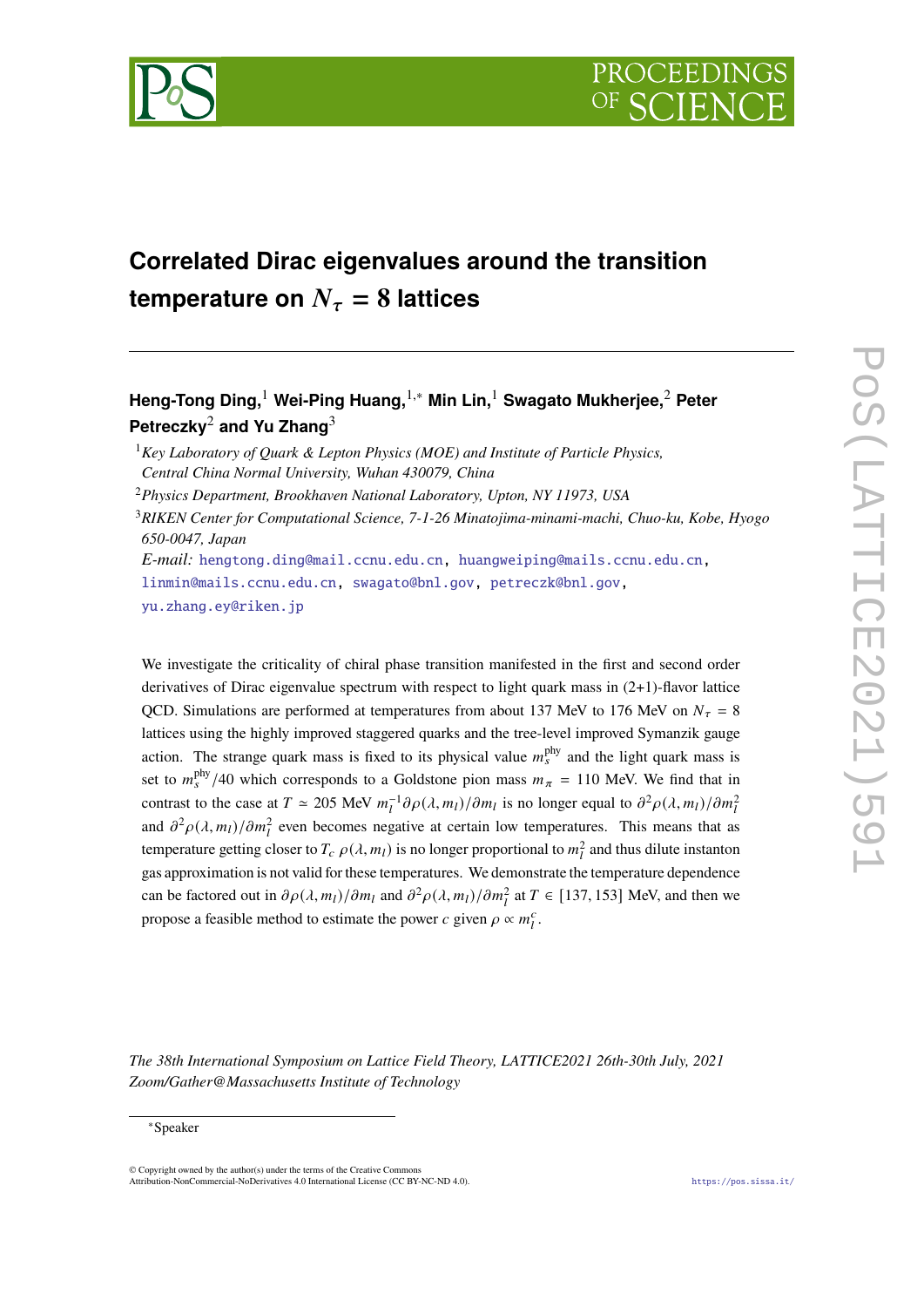## **1. Introduction**

In the classical and chiral limit the theory of  $(2+1)$ -flavor Quantum chromodynamics (QCD) has the  $U(1)_V \otimes U(1)_A \otimes SU(2)_L \otimes SU(2)_R$  symmetry. Due to the spontaneous chiral symmetry breaking and the quantum anomaly, this large group of symmetries breaks down to a smaller subgroup  $SU(2)_V \otimes U(1)_V$ . At the physical point, where the quark masses are set to their physical values, the QCD medium undergoes a continuous crossover from the hadronic phase to the quarkgluon plasma (QGP) phase at a pseudo-critical temperature  $T_{pc} \approx 156$  MeV [\[1,](#page-8-0) [2\]](#page-8-1). While in the chiral limit of light quark mass, the chiral symmetry restores through a second order phase transition belonging to 3-dimensional  $O(4)$  universality class [\[3,](#page-8-2) [4\]](#page-8-3) at a estimated chiral critical temperature  $T_c = 132^{+3}_{-6}$  MeV [\[5\]](#page-8-4).

Detailed investigations on the restoration of the chiral and axial  $U(1)_A$  symmetry in lattice QCD can be made through the study of the differences between various chiral susceptibilities  $\chi_H$  [\[6\]](#page-9-0). These susceptibilities are defined as integrated two-point correlation functions of the quark bilinear  $J_H(x) = \bar{q}(x) \Gamma_H q(x)$  for various meson channels  $H = \sigma, \delta, \pi$  and  $\eta$ , i.e.,  $\chi_H =$  $\int d^4x \langle J_H(x)J_H^{\dagger}(0)\rangle$ . The restorations of the chiral and the axial  $U(1)_A$  symmetry lead to  $\chi_{\pi}-\chi_{\sigma}=$  $\chi_{\delta} - \chi_{\eta} = 0$  and  $\chi_{\pi} - \chi_{\delta} = \chi_{\sigma} - \chi_{\eta} = 0$ , respectively [\[6\]](#page-9-0). Further, by using the technique of spectrum decomposition of the quark propagator [\[7\]](#page-9-1) chiral observables like chiral condensate and above-mentioned chiral susceptibilities can be related to the Dirac eigenvalue spectrum  $\rho(\lambda, m_l)$ and its first derivative with respect to quark mass  $\partial \rho(\lambda, m_l)/\partial m_l$ . It has been found very recently that the n-th order quark mass derivative of  $\rho(\lambda,m_l)$ , i.e.,  $\partial^n \rho(\lambda,m_l)/\partial m_l^n$ , is related to correlations among Dirac eigenvalues on the each gauge ensemble [\[4\]](#page-8-3).

It has been demonstrated in Ref. [\[4\]](#page-8-3) that at  $T \approx 1.6T_c \approx 205$  MeV the axial U(1) anomaly remains manifested in  $\chi_{\pi} - \chi_{\delta}$  as well as the disconnected chiral susceptibility  $\chi_{disc}$ , and  $\rho(\lambda, m_l)$ in the infrared region is proportional to  $m_l^2$  and develops a peaked structure by studying the first, second and third derivatives of  $\rho(\lambda, m_l)$  with respect to  $m_l$ . On the other hand, in the vicinity of the phase transition temperature the critical behaviors of the chiral order parameter  $M(t, h)$  (the chiral condensate) and its susceptibility  $\chi_M(t, h)$  can be described by the so-called magnetic equation of state (MEOS) [\[8\]](#page-9-2), which is controlled by the scaling functions that are characteristic for different universality class of the phase transition. M,  $\chi_M$  and the first order quark mass derivative of  $\chi_M$ are expressed in terms of scaling functions as follows

$$
M(t, h) = h^{1/\delta} f_G(z) , \qquad (1.1)
$$

$$
\chi_M(t, h) = \frac{\partial M}{\partial H} = \frac{1}{h_0} h^{1/\delta - 1} f_\chi(z) , \qquad (1.2)
$$

$$
\frac{\partial \chi_M}{\partial H} = \frac{1}{h_0^2} \frac{1}{\delta} h^{1/\delta - 2} f_{\rm pp}(z) \tag{1.3}
$$

where the scaling variable  $z = t/h^{1/\beta\delta}$  with  $\beta$  and  $\delta$  the critical exponents. Here t and h are reduced temperature and symmetry-breaking field respectively, and  $h_0$  is a non-universal parameter.  $f_G(z)$ ,  $f_{\chi}(z)$  and  $f_{\text{pp}}(z)$  are the corresponding scaling functions. Current studies of the scaling behaviors are mainly based on the chiral condensate and its susceptibility [\[5,](#page-8-4) [8\]](#page-9-2).

It thus would be interesting to study how the criticality of chiral phase transition is manifested in  $\rho(\lambda, m_l)$  and its quark mass derivatives connected with the correlation among Dirac eigenvalue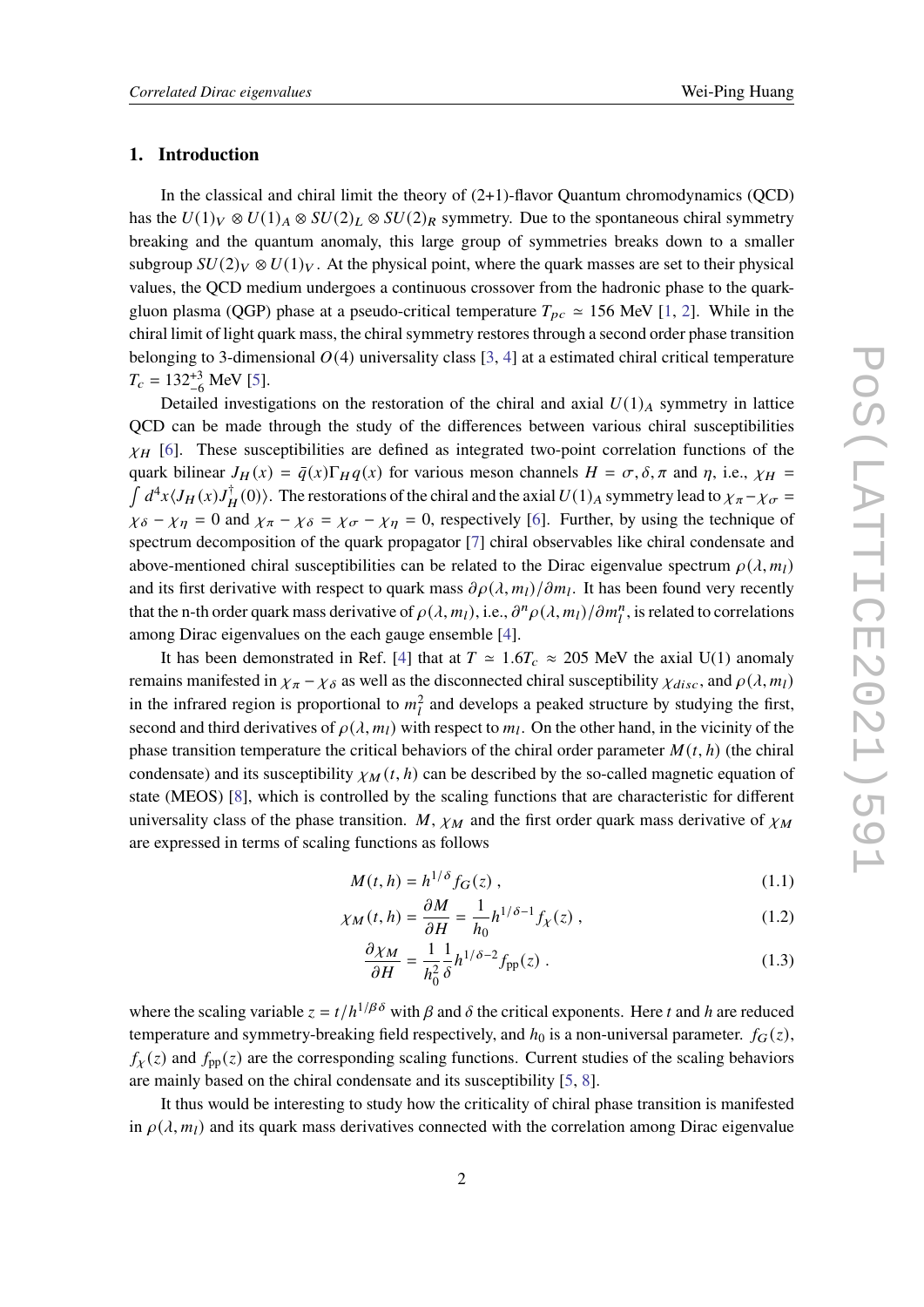spectrum. In this work we extend the study in Ref. [\[4\]](#page-8-3), where only a single temperature  $T \approx 205$ MeV was studied, to a temperature window  $T \in [137,176]$  MeV in the vicinity of  $T_c(N_\tau = 8) \approx 143$ MeV [\[5\]](#page-8-4). The current study is based on the  $N_f = 2 + 1$  lattice QCD simulations using Highly Improved staggered fermions (HISQ) on  $N_{\tau} = 8$  lattices with  $m_{\pi} = 110$  MeV.

The proceeding is oragnized as follows. In section 2 the recently proposed relation between  $\partial^n \rho(\lambda, m_l)/\partial m_l^n$  and correlations among Dirac eigenvalue spectrum on each gauge ensembles is briefly reviewed. Based on this relation we can directly compute  $\partial^n \rho(\lambda, m_l)/\partial m_l^n$  on the lattice. In section 3 we show details of our lattice setup. In section 4 we present the temperature dependences of various chiral observables as well as  $\rho$  and its first and second quark mass derivatives. In section 5 we demonstrate the temperature dependence can be factored out in  $\partial \rho(\lambda, m_1)/\partial m_1$  and  $\partial^2 \rho(\lambda, m_1)/\partial m_1^2$  at  $T \in [137, 153]$  MeV, and then propose a feasible method to estimate the power c if assuming  $\rho \propto m_l^c$ .

# **2. Correlations among Dirac eigenvalues and mass derivatives of Dirac eigenvalue spectrum**

It has been proposed that the n-th order derivative of Dirac eigenvalue spectrum with respect to quark mass  $\partial^n \rho(\lambda, m_l)/\partial m_l^n$  can be related to the (n+1)-point correlation function  $C_{n+1}$  among the massless Dirac eigenvalues [\[4\]](#page-8-3). Dirac eigenvalue spectrum  $\rho(\lambda, m_l)$  is defined as the functional integration of  $\rho_U(\lambda)$  over the gauge fields, and for (2+1)-flavor QCD it is expressed as

$$
\rho(\lambda, m_l) = \frac{T}{VZ[\mathcal{U}]} \int \mathcal{D}[\mathcal{U}] e^{-S_G[\mathcal{U}]} \det [\mathcal{D}[\mathcal{U}] + m_s] \times (\det [\mathcal{D}[\mathcal{U}] + m_l])^2 \rho_U(\lambda). \quad (2.1)
$$

Here  $\rho_U(\lambda) = \sum_i \delta(\lambda - \lambda_i)$  and  $\lambda_i$  are the eigenvalues of the massless Dirac matrix  $\phi[\mathcal{U}]$  in a given gauge field U. As shown in Eq.[\(2.1\)](#page-2-0) the light quark mass dependence of  $\rho(\lambda, m_l)$  is introduced by the functional integration of  $\rho_U(\lambda)$  over the gauge fields. By expressing the fermion determinant as [\[4\]](#page-8-3)

$$
\det[\psi[\mathcal{U}] + m_l] = \prod_j (\pm \lambda_j + m_l)(-\lambda_j + m_l) = \exp\left\{ \int_0^\infty d\lambda \rho_U(\lambda) \ln[\lambda^2 + m_l^2] \right\}, \quad (2.2)
$$

and then substituting Eq.[\(2.2\)](#page-2-1) in Eq.[\(2.1\)](#page-2-0), we can directly compute the derivatives of Eq.(2.1) with respect to  $m_l$  [\[4\]](#page-8-3)

<span id="page-2-1"></span><span id="page-2-0"></span>
$$
\frac{\partial \rho}{\partial m_l} = \frac{T}{V} \int_0^\infty d\lambda_2 \frac{4m_l C_2 (\lambda, \lambda_2; m_l)}{\lambda_2^2 + m_l^2} ,\qquad (2.3)
$$

$$
\frac{\partial^2 \rho}{\partial m_l^2} = \frac{T}{V} \int_0^\infty d\lambda_2 \frac{4(\lambda_2^2 - m_l^2) C_2(\lambda, \lambda_2; m_l)}{(\lambda_2^2 + m_l^2)^2} + \int_0^\infty d\lambda_2 d\lambda_3 \frac{(4m_l)^2 C_3(\lambda, \lambda_2, \lambda_3; m_l)}{(\lambda_2^2 + m_l^2)(\lambda_3^2 + m_l^2)} \,. \tag{2.4}
$$

Here  $C_2$  and  $C_3$  are the 2-point and 3-point correlation functions among  $\rho_U(\lambda)$ , respectively

$$
C_2(\lambda, \lambda_2; m_l) = \langle \rho_U(\lambda) \rho_U(\lambda_2) \rangle - \langle \rho_U(\lambda) \rangle \langle \rho_U(\lambda_2) \rangle , \qquad (2.5)
$$

$$
C_3(\lambda, \lambda_2, \lambda_3; m_l) = \langle \rho_U(\lambda) \rho_U(\lambda_2) \rho_U(\lambda_3) \rangle - \langle \rho_U(\lambda) \rangle \langle \rho_U(\lambda_2) \rho_U(\lambda_3) \rangle
$$
  
 
$$
- \langle \rho_U(\lambda_2) \rangle \langle \rho_U(\lambda) \rho_U(\lambda_3) \rangle - \langle \rho_U(\lambda_3) \rangle \langle \rho_U(\lambda) \rho_U(\lambda_2) \rangle \qquad (2.6)
$$
  
 
$$
+ 2 \langle \rho_U(\lambda) \rangle \langle \rho_U(\lambda_2) \rangle \langle \rho_U(\lambda_3) \rangle .
$$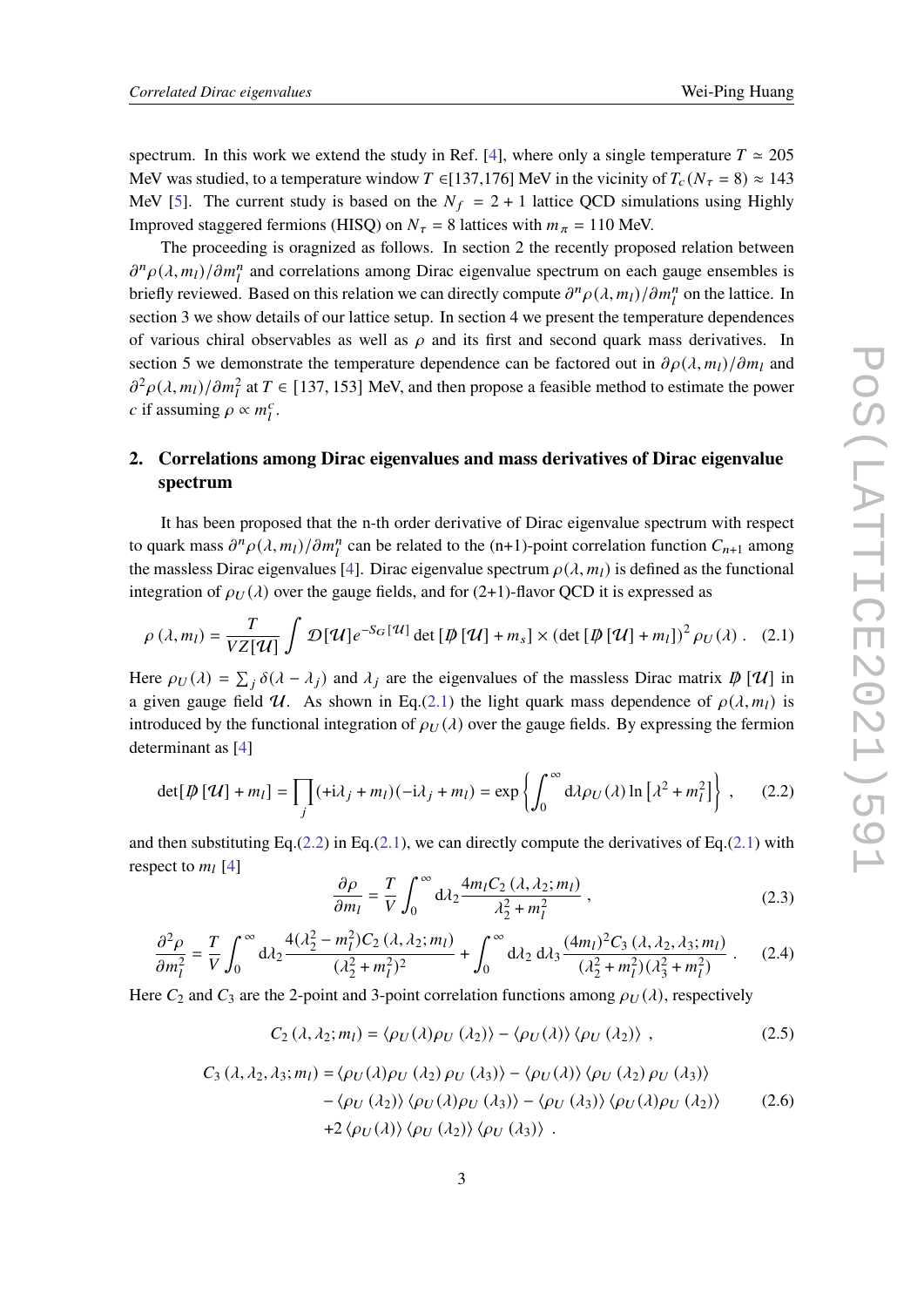### **3. Lattice setup**

(2+1)-flavor lattice QCD simulations are performed at temperatures from about 137 MeV to 176 MeV on  $N_{\tau}$  = 8 lattices using the highly improved staggered quarks and the tree-level improved Symanzik gauge action. In our simulations the strange quark mass is fixed to its physical value  $m_s^{\text{phy}}$ , and the light quark mass is set to  $m_s^{\text{phy}}/40$  which correspond to a Goldstone pion mass  $m_\pi = 110$ MeV.  $\rho_U(\lambda)$  over the entire range of  $\lambda$  as well as their *n*-point correlations  $C_n(\lambda_1, \dots, \lambda_n; m_l)$ with  $n \leq 3$  were computed using the Chebyshev filtering technique combined with the stochastic estimate method [\[4,](#page-8-3) [9\]](#page-9-3) on about  $10^3$  configurations, where each configuration is separated by 20 time units. Orders of the Chebyshev polynomials were chosen to be  $1.6 \times 10^4$  and 20 Gaussian stochastic sources were used. Direct measurements of the chiral condensate,  $\chi_{\pi} - \chi_{\delta}$ ,  $\chi_{\text{disc}}$  and  $\partial \chi_{\text{disc}}/\partial m_l$  on each of these ensembles are also performed through the inversion of the light fermion matrix using 20 Gaussian random sources.

# **4. Quark mass derivatives of Dirac eigenvalue spectrum and reproduction of chiral observables**

By using the spectrum decomposition of the quark propagator, a two-flavor light quark chiral condensate  $\langle \bar{\psi}\psi \rangle_l$  and the difference of susceptibilities of  $\pi$  and  $\delta$  channels can be expressed in the form of  $\rho(\lambda, m_l)$  as

<span id="page-3-1"></span>
$$
\langle \bar{\psi}\psi \rangle_l = \int_0^\infty d\lambda \, \frac{4m_l \cdot \rho \, (\lambda, m_l)}{\lambda^2 + m_l^2} \,, \tag{4.1}
$$

<span id="page-3-0"></span>
$$
\chi_{\pi} - \chi_{\delta} = \int_0^{\infty} d\lambda \frac{8m_l^2 \rho(\lambda, m_l)}{(\lambda^2 + m_l^2)^2} . \tag{4.2}
$$

Here  $m_d = m_u \equiv m_l$ . And the two-flavor light quark disconnected susceptibility  $\chi_{\text{disc}}$  can be related to  $\partial \rho(\lambda, m_l)/\partial m_l$  through

<span id="page-3-2"></span>
$$
\chi_{\text{disc}} = \int_0^\infty d\lambda \, \frac{4m_l \cdot \partial \rho \left(\lambda, m_l\right) / \partial m_l}{\lambda^2 + m_l^2} \,. \tag{4.3}
$$

We can further express the mass derivative of the disconnected susceptibility  $\partial \chi_{\text{disc}}/\partial m_l$  in terms of first and second order mass derivatives of  $\rho(\lambda, m_1)$  as follows

<span id="page-3-3"></span>
$$
\frac{\partial \chi_{\text{disc}}}{\partial m_l} = \int_0^\infty \mathrm{d}\lambda \frac{4m_l \partial^2 \rho / \partial m_l^2}{\lambda^2 + m_l^2} + \int_0^\infty \mathrm{d}\lambda \frac{4(\lambda^2 - m_l^2) \partial \rho / \partial m_l}{(\lambda^2 + m_l^2)^2} \equiv \chi_2 + \int_0^\infty \mathrm{d}\lambda \frac{4(\lambda^2 - m_l^2) \partial \rho / \partial m_l}{(\lambda^2 + m_l^2)^2} \,. \tag{4.4}
$$

Here we define the first part of  $\partial \chi_{\text{disc}}/ \partial m_l$ , which is related to  $\partial^2 \rho(\lambda, m_l)/ \partial m_l^2$ , as  $\chi_2$ .

When computing  $\rho(\lambda, m_l)$  with Chebyshev filtering method the bin size in  $\lambda$  needs to be fixed. To do so we choose the bin size in  $\lambda$  such that  $\chi_{\pi} - \chi_{\delta}$  given by Eq.[\(4.2\)](#page-3-0) can reproduce directly measured result. Just as confirmed in Ref.[\[4\]](#page-8-3), once the bin size in  $\lambda$  in the numerical integration of Eq.[\(4.2\)](#page-3-0) is fixed to reproduce directly measured  $\chi_{\pi} - \chi_{\delta}$ , the same bin size can also be used to reproduce  $\langle \bar{\psi}\psi \rangle_l$ ,  $\chi_{\text{disc}}$  and  $\partial \chi_{\text{disc}}/\partial m_l$ . Comparisons of  $\langle \bar{\psi}\psi \rangle_l$ ,  $\chi_{\pi} - \chi_{\delta}$ ,  $\chi_{\text{disc}}$  and  $\partial \chi_{\text{disc}}/\partial m_l$ computed by direct measurement with those reproduced from  $\rho$  and its mass derivatives are shown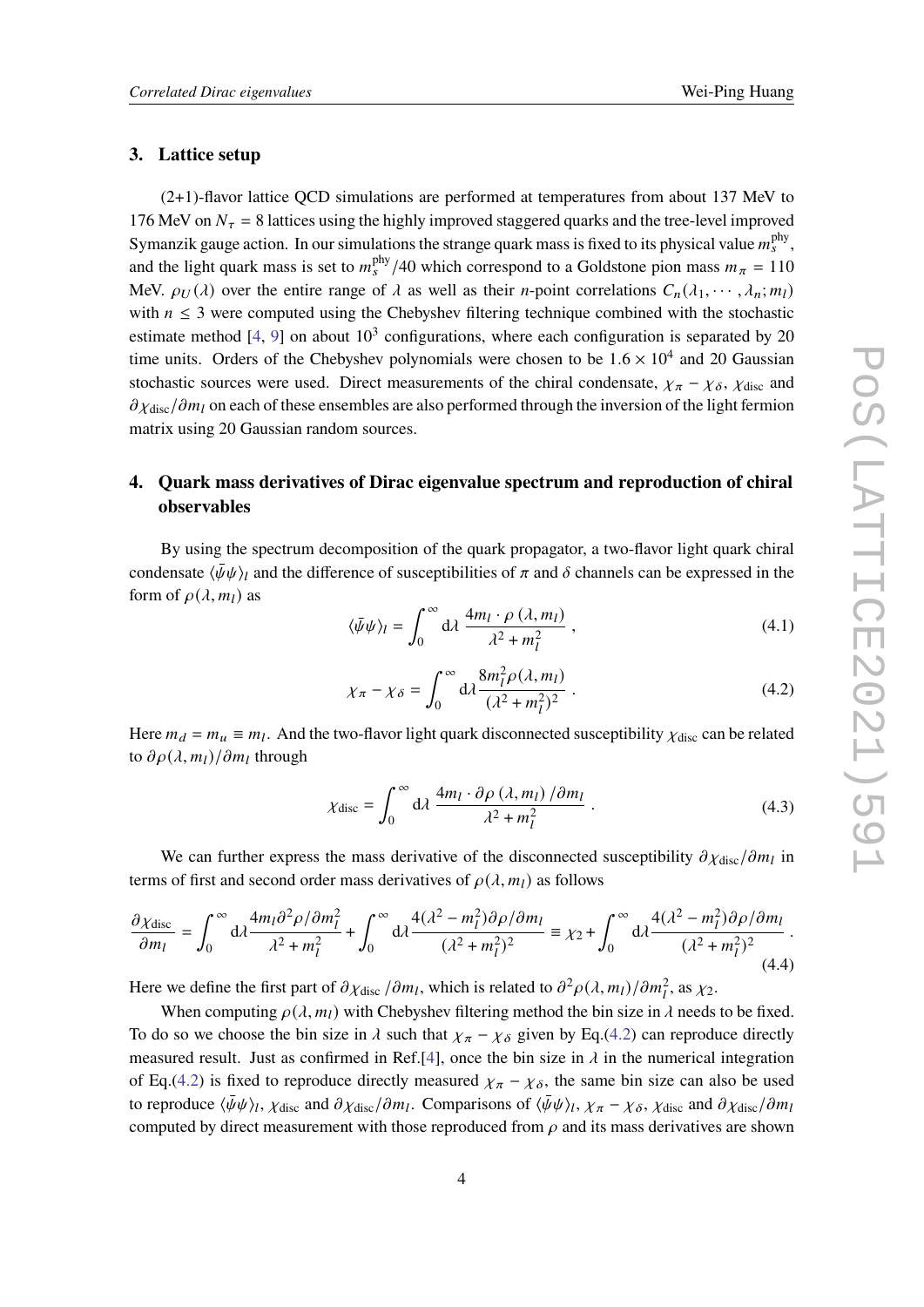<span id="page-4-0"></span>

**Figure 1:** Comparisons of direct measurements (black points) of the light quark chiral condensate  $\langle \bar{\psi}\psi \rangle_l =$  $\frac{2T}{V}$   $\langle \text{Tr} M_l^{-1} \rangle$  (left),  $\chi_{\pi} - \chi_{\delta} = \frac{2T}{V}$  $\langle \text{Tr} M_l^{-1} \rangle$  $\frac{M_l^{-1}}{m_l}$  +  $\frac{2T}{V}$   $\langle$  Tr  $M_l^{-2}$  $\rangle$  (middle) and the disconnected susceptibility  $\chi$ <sub>disc</sub> =  $\frac{4T}{V}$  [ $\langle$ (Tr  $M_l^{-1}$ )<sup>2</sup>) –  $\langle$ Tr  $M_l^{-1}$ )<sup>2</sup>] (right) with those reproduced from  $\rho$  (cf. Eq.[\(4.1\)](#page-3-1), [\(4.2\)](#page-3-0)) and  $\partial \rho / \partial m_l$  (cf. Eq.[\(4.3\)](#page-3-2)) respectively (red points).

<span id="page-4-1"></span>

**Figure 2:** Left: The mass derivative of the disconnected susceptibility,  $\partial \chi_{\text{disc}}/\partial m_l$ , given by direct measurement  $\partial \chi_{\text{disc}}/\partial m_l = \frac{T}{V} \left[ -24 \langle \text{Tr} M_l^{-1} \rangle \langle (\text{Tr} M_l^{-1})^2 \rangle + 8 \langle (\text{Tr} M_l^{-1})^3 \rangle - 8 \langle \text{Tr} M_l^{-1} \text{Tr} M_l^{-2} \rangle + 16 \langle \text{Tr} M_l^{-1} \rangle^3 +$  $8\langle \text{Tr } M_l^{-1} \rangle \langle \text{Tr } M_l^{-2} \rangle$ ] (black points) and reproduced by  $\partial \rho / \partial m_l$  and  $\partial^2 \rho / \partial m_l^2$  (cf. Eq.[\(4.4\)](#page-3-3)) (red points). Right: The scaling function  $f_{\text{pp}} = (1/\delta - 1)f_G(z) + \left(\frac{z}{\beta} + \frac{z}{\beta^2}\right)$  $\frac{z}{\beta^2 \delta} - 2 \cdot \frac{z}{\beta \delta} \int f'_{\mathbf{G}}(z) + \frac{z^2}{\beta^2}$  $\frac{z^2}{\beta^2 \delta} f''_G(z)$  for  $O(2)$  (black line) and  $O(4)$  (red line) universality class.

in Fig[.1](#page-4-0) and the left plot of Fig[.2.](#page-4-1) The consistency of these observables given by the two different methods shows that the computations of  $\rho$  and  $\partial^n \rho(\lambda, m_l)/\partial m_l^n$  ( $n = 1, 2$ ) are reliable.

In left plot of Fig. [2](#page-4-1) we show the temperature dependence of  $\partial \chi_{\text{disc}}/\partial m_l$ . It can be clearly observed that as T increases  $\partial \chi_{\text{disc}}/\partial m_l$  firstly decreases at  $T \leq 155$  MeV, then increase till a turning point at  $T \approx 165$  MeV and finally approaches 0 at  $T \approx 205$  MeV. It is also interesting to see that  $\partial \chi_{\text{disc}}/\partial m_l$  is negative at  $T \leq 165$  MeV and flip its sign at  $T \geq 165$  MeV. The temperature dependence of  $\partial \chi_{\text{disc}}/\partial m_l$  thus is consistent with that of the scaling function  $f_{\text{pp}}$  as shown in the right plot of Fig. [2.](#page-4-1)

To study the microscopic origin of the scaling behaviors of  $\chi_{\text{disc}}$  and  $\partial \chi_{\text{disc}}/\partial m_l$ , we now directly investigate  $\partial \rho/\partial m_l$  and  $\partial^2 \rho/\partial m_l^2$ . We show the results of  $\partial \rho(\lambda, m_l)/\partial m_l$  at  $T \le 153$  MeV and  $T \ge 157$  MeV in the left and right plots of Fig[.3,](#page-5-0) respectively. At temperature T below 153 MeV, the amplitude of  $\partial \rho / \partial m_l$  in the small  $\lambda$  region increases with T monotonously, while at T above 157 MeV the amplitude decreases with T instead. Since the infrared part (small  $\lambda$  region) of  $\partial \rho / \partial m_l$  dominates the contribution to  $\chi_{\text{disc}}$ , this non-monotonous temperature dependence of  $\partial \rho / \partial m_l$  in the infrared region is consistent with that of  $\chi_{\text{disc}}$  as shown in the right plot of Fig[.1.](#page-4-0)

At a single temperature  $T = 1.6T_c \approx 205$  MeV it was observed in Ref. [\[4\]](#page-8-3) that  $m_l^{-1} \partial \rho / \partial m_l \approx$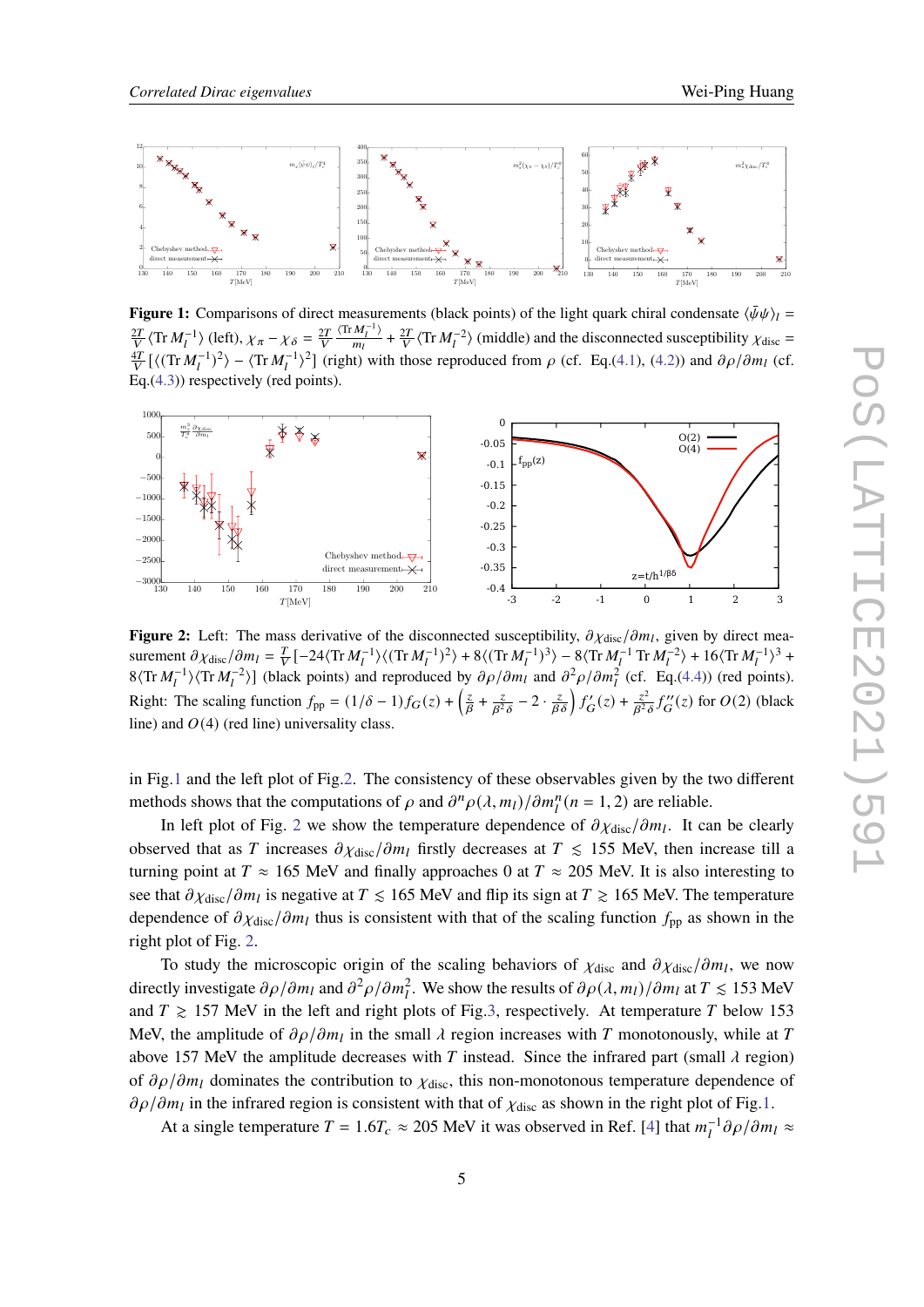<span id="page-5-0"></span>

**Figure 3:**  $\partial \rho / \partial m_l$  for temperatures below 153 MeV (left) and above 157 MeV (right).

 $\partial^2 \rho / \partial m_l^2$  and  $\partial^3 \rho / \partial m_l^3 \approx 0$ . This leads to  $\rho \propto m_l^2$  consistent with the dilute instanton gas approximation at  $T \approx 1.6T_c$  MeV. In Fig[.4](#page-5-1) we now confront  $m_l^{-1} \partial \rho / \partial m_l$  with  $\partial^2 \rho / \partial m_l^2$  at temperatures much lower than 1.6  $T_c$ , i.e. ranging from 137 MeV to 176 MeV. It can be observed that  $m_l^{-1}\partial\rho/\partial m_l$ and  $\partial^2 \rho / \partial m_l^2$  are no longer consistent with each other for temperatures from 137 MeV to 171 MeV, and  $\partial^2 \rho / \partial m_l^2$  in the infrared region even becomes negative at temperatures less than 157 MeV.

<span id="page-5-1"></span>

**Figure 4:** Comparisons of  $m_l^{-1}\partial\rho/\partial m_l$  (black points) with  $\partial^2\rho/\partial m_l^2$  (red points) for T=137 MeV (top left), 157 MeV (top right), 171 MeV (bottom left) and 176 MeV (bottom right).

Assuming  $\rho \propto m_l^c$  we will have  $m_l^{-1} \partial \rho / \partial m_l \propto c m_l^{c-2}$  and  $\partial^2 \rho / \partial m_l^2 \propto c(c-1) m_l^{c-2}$ . Then the assumption  $c = 2$  leads to  $m_l^{-1} \partial \rho / \partial m_l = \partial^2 \rho / \partial m_l^2$ . Fig. 4 tells us  $m_l^{-1} \partial \rho / \partial m_l \neq \partial^2 \rho / \partial m_l^2$ for temperatures around  $T_c$ , which suggests  $c \neq 2$  for this temperature region from 137 MeV to 171 MeV. This means that as temperature approaches to  $T_c$  the spectral density  $\rho$  is no longer proportional to  $m_l^2$ . This in turn implies that the dilute instanton gas approximation is not valid in the vicinity of  $T_c$ . Based on the fact that  $\partial \rho / \partial m_l$  is always positive we conclude that  $c > 0$  in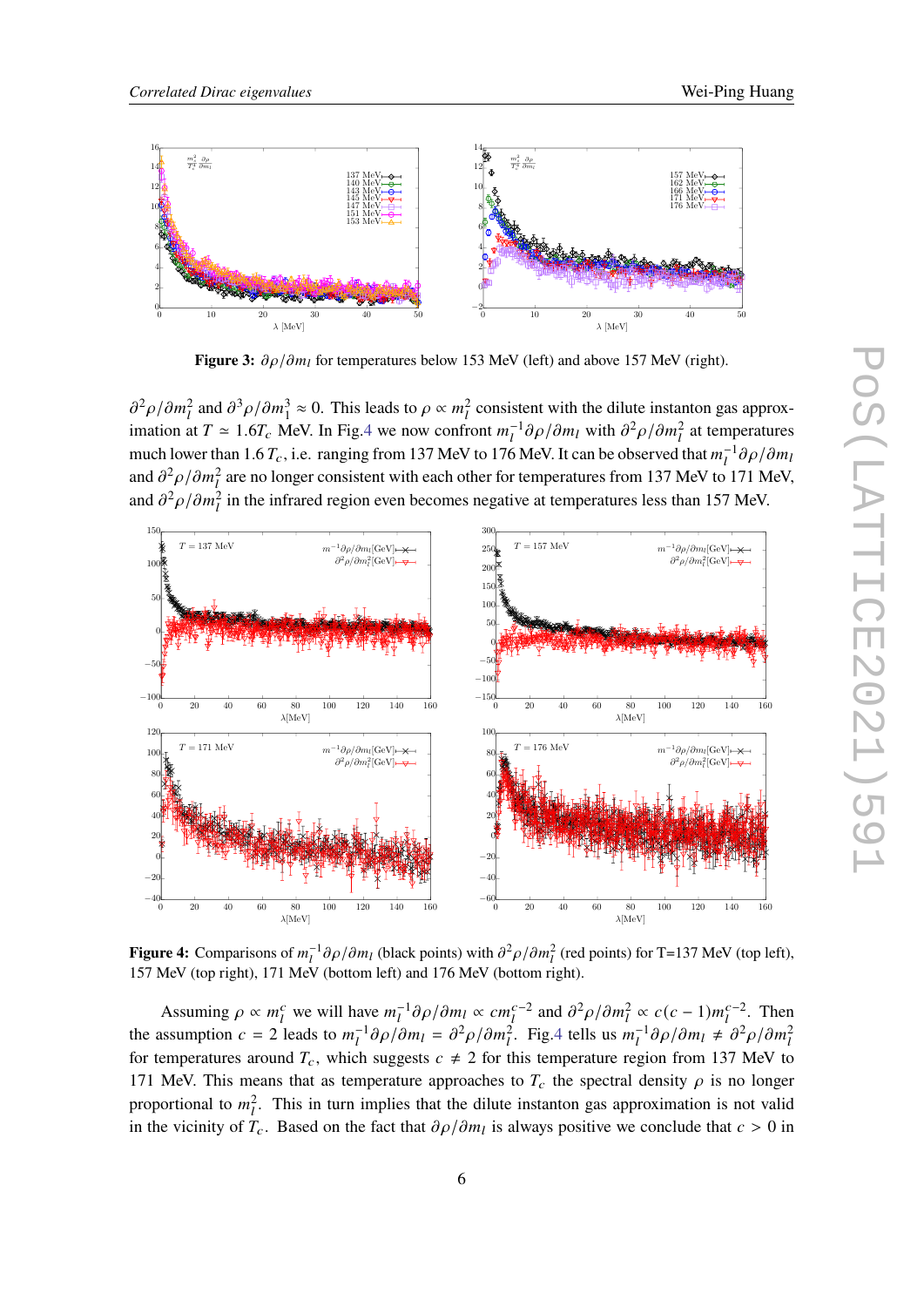the current tempearture window. On the other hand, in the vicinity of  $T_c \frac{\partial^2 \rho}{\partial m_l^2} < 0$  around  $T_c$ suggests  $c < 1$ . Thus given  $\rho \propto m_l^c$  the power c is in the range of  $(0, 1)$  around  $T_c$ .

#### **5. Scaling in correlations of Dirac eigenvalues**

At temperature around  $T_c$ , scaling behaviors in temperature have been observed in the mass derivatives of Dirac eigenvalue spectrum, i.e. in the correlation of the Dirac Eigenvalues (cf. Figs. [3](#page-5-0) and [4\)](#page-5-1). Inspired by the Dirac eigenvalue spectrum form of  $\chi_{disc}$  (Eq.[\(4.3\)](#page-3-2)) and  $\chi_2$  (Eq.[\(4.4\)](#page-3-3)), we may expect that  $\partial \rho(T; \lambda, m_l)/\partial m_l$  and  $\partial^2 \rho(T; \lambda, m_l)/\partial m_l^2$  can be factorized into two parts

<span id="page-6-1"></span><span id="page-6-0"></span>
$$
\frac{\partial \rho(T; \lambda, m_l)}{\partial m_l} = f_1(T) \cdot g_1(\lambda, m_l), \qquad (5.1)
$$

$$
\frac{\partial^2 \rho(T; \lambda, m_l)}{\partial m_l^2} = f_2(T) \cdot g_2(\lambda, m_l) , \qquad (5.2)
$$

where the temperature dependence is only encoded in  $f_n(T)$  ( $n = 1, 2$ ). Then we can constructed the ratio  $R_n(T)$  ( $n = 1, 2$ ) defined as

$$
R_1(T) = \frac{\chi_{\text{disc}}(T)}{\chi_{\text{disc}}(T_0)} = \frac{\int_0^\infty d\lambda \frac{4m_l \cdot \partial \rho(T; \lambda, m_l)/\partial m_l}{\lambda^2 + m_l^2}}{\int_0^\infty d\lambda \frac{4m_l \cdot \partial \rho(T_0; \lambda, m_l)/\partial m_l}{\lambda^2 + m_l^2}} = \frac{\int_0^\infty d\lambda \frac{4m_l \cdot f_1(T) \cdot g_1(\lambda, m_l)}{\lambda^2 + m_l^2}}{\int_0^\infty d\lambda \frac{4m_l \cdot f_1(T_0) \cdot g_1(\lambda, m_l)}{\lambda^2 + m_l^2}} = \frac{f_1(T)}{f_1(T_0)},
$$
(5.3)

$$
R_2(T) = \frac{\chi_2(T)}{\chi_2(T_0)} = \frac{\int_0^\infty d\lambda \frac{4m_l \cdot \partial^2 \rho(T;\lambda,m_l)/\partial m_l^2}{\lambda^2 + m_l^2}}{\int_0^\infty d\lambda \frac{4m_l \cdot \partial^2 \rho(T_0;\lambda,m_l)/\partial m_l^2}{\lambda^2 + m_l^2}} = \frac{\int_0^\infty d\lambda \frac{4m_l \cdot f_2(T) \cdot g_2(\lambda,m_l)}{\lambda^2 + m_l^2}}{\int_0^\infty d\lambda \frac{4m_l \cdot f_2(T_0) \cdot g_2(\lambda,m_l)}{\lambda^2 + m_l^2}} = \frac{f_2(T)}{f_2(T_0)},\tag{5.4}
$$

where  $T_0$  is an arbitrary temperature chosen as a reference value (the lowest temperature is set as  $T_0$  in this work, i.e.  $T_0=137$  MeV). With the help of  $R_n(T)$  the temperature dependence in  $\partial \rho(\lambda, m_l)/\partial m_l$  and  $\partial^2 \rho(\lambda, m_l)/\partial m_l^2$  can be removed in the following way

<span id="page-6-3"></span><span id="page-6-2"></span>
$$
\frac{\partial \rho/\partial m_l}{R_1(T)} = \frac{f_1(T)}{R_1(T)} \times g_1(\lambda, m_l) = f_1(T_0) \times g_1(\lambda, m_l), \qquad (5.5)
$$

$$
\frac{\partial^2 \rho / \partial m_l^2}{R_2(T)} = \frac{f_2(T)}{R_2(T)} \times g_2(\lambda, m_l) = f_2(T_0) \times g_2(\lambda, m_l) . \tag{5.6}
$$

Thus the temperature independence of  $\partial \rho / \partial m_l / R_1(T)$  would indicate that the factorization in Eq.[\(5.1\)](#page-6-0) works. The similar argument holds for  $\partial^2 \rho / \partial m_l^2 / R_2(T)$  and Eq.[\(5.2\)](#page-6-1).

We show  $\partial \rho / \partial m_l / R_1(T)$  and  $\partial^2 \rho / \partial m_l^2 / R_2(T)$  at temperatures around  $T_c$  in the left and right plots of Fig[.5,](#page-7-0) respectively. It can be observed that  $\partial \rho / \partial m_l / R_1(T)$  at temperatures from 137 MeV to 153 MeV are almost temperature independent. This indicates that the temperature dependence in  $\partial \rho / \partial m_l$  can be indeed factored out in the critical region. The similar conclusion can be drawn for  $\partial^2 \rho / \partial m_l^2$ .

Based on the factorization of  $\partial \rho / \partial m_l$  and  $\partial^2 \rho / \partial m_l^2$  shown in Eq.[\(5.1\)](#page-6-0) and Eq.[\(5.2\)](#page-6-1) it is natural to expect that  $\rho$  can also be factorized as  $f_0(T) \times g_0(\lambda, m_l)$ . Considering that  $g_0(\lambda, m_l)$  is proportional to  $m_l^c$ , we have

$$
\rho = f_0(T) \times g_0(\lambda, m_l) \propto f_0(T) \times m_l^c \tag{5.7}
$$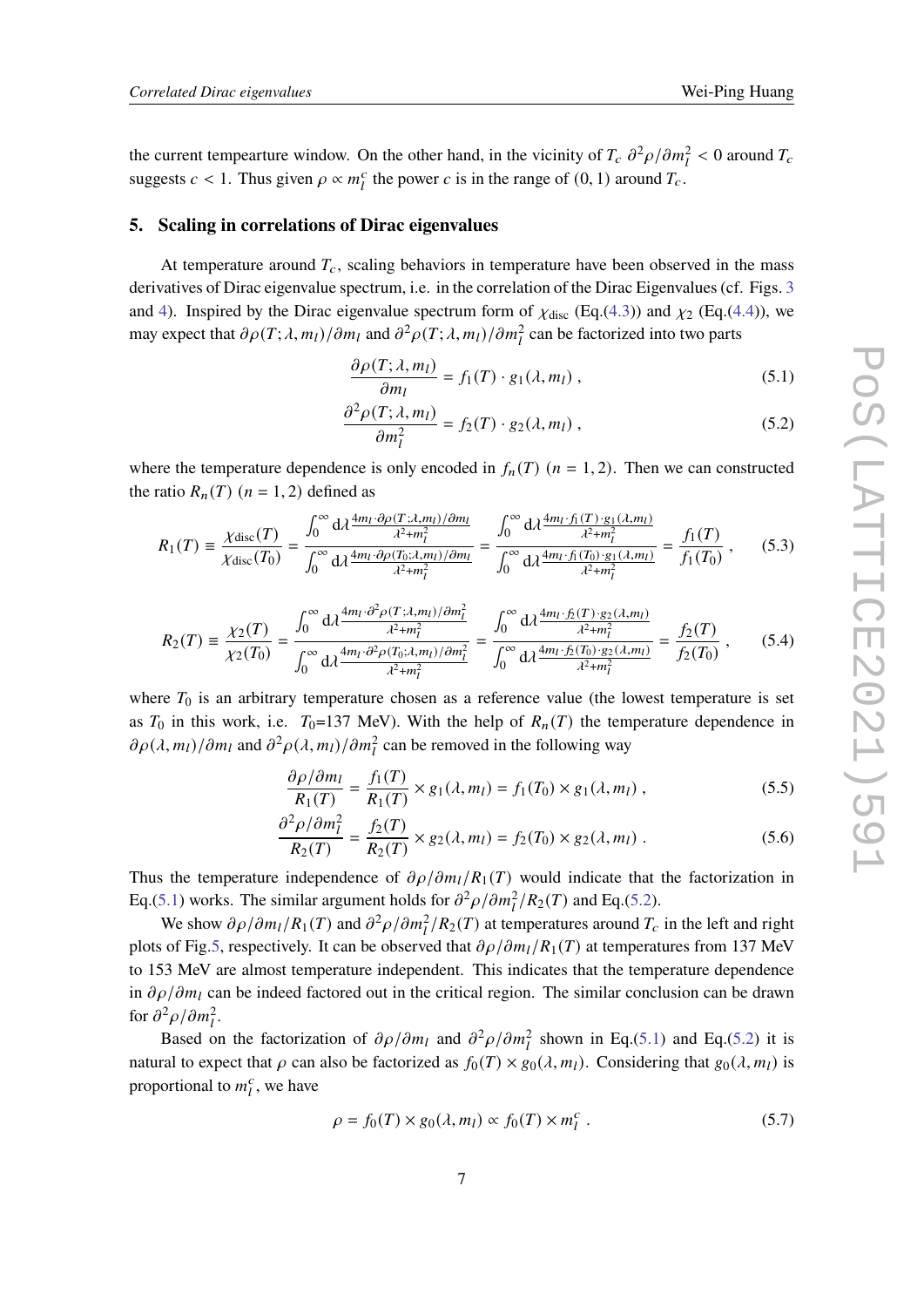<span id="page-7-0"></span>

**Figure 5:**  $\partial \rho / \partial m_l / R_1(T)$  (left) and  $\partial^2 \rho / \partial m_l^2 / R_2(T)$  (right) at temperatures from 137 MeV to 153 MeV.

Thus Eq.[\(5.5\)](#page-6-2) and Eq.[\(5.6\)](#page-6-3) can be further expressed as follows

$$
\frac{\partial \rho/\partial m_l}{R_1(T)} = f_1(T_0) \times g_1(\lambda, m_l) \propto c \cdot m_l^{c-1},\tag{5.8}
$$

$$
\frac{\partial^2 \rho / \partial m_l^2}{R_2(T)} = f_2(T_0) \times g_2(\lambda, m_l) \propto c \cdot (c - 1) m_l^{c - 2} \,. \tag{5.9}
$$

Hence c can be further estimated by comparing  $\partial \rho / \partial m_l / R_1(T)$  and  $m_l / (c - 1) \times \partial^2 \rho / \partial m_l^2 / R_2(T)$ .

<span id="page-7-1"></span>Fig[.6](#page-7-1) shows the comparison of  $\partial \rho / \partial m_l / R_1(T)$  with  $m_l / (c-1) \times \partial^2 \rho / \partial m_l^2 / R_2(T)$  with different values of c at  $T = 140$  MeV. We can observe that as c decreases from 0.9 to 0.3,  $\partial \rho / \partial m_l / R_1(T)$  and  $m_l/(c-1) \times \partial^2 \rho / \partial m_l^2 / R_2(T)$  seem to agree with each other better and better; then as c decreases further from 0.3 to 0.1 they start to deviate from each other. Hence we can further restrict the range of c from  $(0, 1)$  to  $(0.1, 0.7)$  for  $T = 140$  MeV.



**Figure 6:** Comparison of  $\partial \rho / \partial m_l / R_1(T)$  (cross symbol) with  $m_l / (c - 1) \times \partial^2 \rho / \partial m_l^2 / R_2(T)$  with different values of  $c$  (open symbols in different colors) at  $T = 140$  MeV.

### **6. Conclusions**

In this work we investigate the criticality manifested in  $\partial \rho(\lambda, m_l)/\partial m_l$  and  $\partial^2 \rho(\lambda, m_l)/\partial m_l^2$ in (2+1)-flavor QCD in the temperature window  $T \in [137, 176]$  MeV. The (2+1)-flavor lattice QCD simulations are performed using HISQ fermions on  $N_{\tau} = 8$  lattices with  $m_{\pi} = 110$  MeV.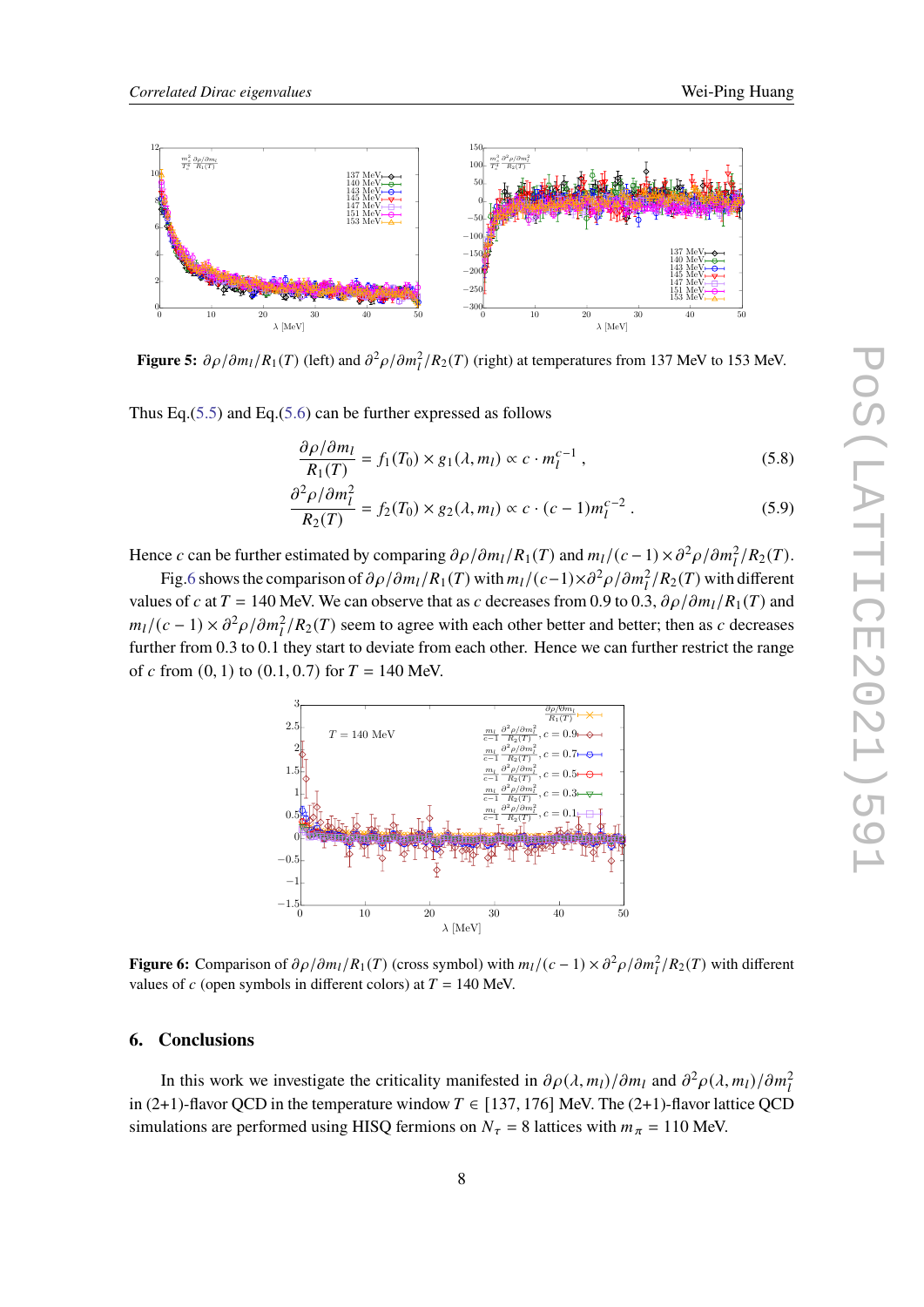We have found that  $m_l^{-1}\partial \rho/\partial m_l$  is no longer equal to  $\partial^2 \rho/\partial m_l^2$  in the current temperature window, which is shown a quite different behavior compared with that at high temperature about 1.6 $T_c$ . And  $\partial^2 \rho / \partial m^2$  in the infrared region even becomes negative at certain low temperatures. These suggest that as temperature approaches to  $T_c$  the  $m_l^2$  behavior in  $\rho$  does not exist any more, and dilute instanton gas approximation is not valid in this temperature window. Based on the assumption of  $\rho \propto m_l^c$ , the range of the power c should be in  $(0, 1)$  for temperatures around the transition temperature. We further demonstrated that at  $T \in [137, 153]$  MeV it seems that the temperature dependence can be factored out in  $\partial \rho / \partial m_l$  and  $\partial^2 \rho / \partial m_l^2$ . Consequently the value of c can be pin down by comparing  $(\partial \rho/\partial m_l)/R_1(T)$  and  $m_l/(c-1) \times (\partial^2 \rho/\partial m_l^2)/R_2(T)$ .

In our current study only one single pion mass is used. In the near future we will perform detailed studies of the spectral density in  $(2+1)$ -flavor OCD with other quark masses.

## **Acknowledgments**

This material is based upon work supported by the National Natural Science Foundation of China under the grant number 11775096 and the U.S. Department of Energy, Office of Science, Office of Nuclear Physics through the Contract No. DE-SC0012704 and within the framework of Scientific Discovery through Advance Computing (SciDAC) award "Computing the Properties of Matter with Leadership Computing Resources". The numerical simulations have been performed on the GPU cluster in the Nuclear Science Computing Center at Central China Normal University  $(NSC<sup>3</sup>)$ . Wuhan, China and the facilities of the USOCD Collaboration, which are funded by the Office of Science of the U.S. Department of Energy. For generating the gauge configurations, the HotQCD software suite was used, and the eigenvalue measurement code was developed also based on the same software suite.

## **References**

- <span id="page-8-0"></span>[1] HotQCD collaboration, *Chiral crossover in QCD at zero and non-zero chemical potentials*, *[Phys. Lett.](https://doi.org/10.1016/j.physletb.2019.05.013)* **B795** (2019) 15 [[1812.08235](https://arxiv.org/abs/1812.08235)].
- <span id="page-8-1"></span>[2] S. Borsanyi, Z. Fodor, J.N. Guenther, R. Kara, S.D. Katz, P. Parotto et al., *QCD Crossover at Finite Chemical Potential from Lattice Simulations*, *[Phys. Rev. Lett.](https://doi.org/10.1103/PhysRevLett.125.052001)* **125** (2020) 052001 [[2002.02821](https://arxiv.org/abs/2002.02821)].
- <span id="page-8-2"></span>[3] R.D. Pisarski and F. Wilczek, *Remarks on the Chiral Phase Transition in Chromodynamics*, *[Phys. Rev.](https://doi.org/10.1103/PhysRevD.29.338)* **D29** (1984) 338.
- <span id="page-8-3"></span>[4] H.T. Ding, S.T. Li, S. Mukherjee, A. Tomiya, X.D. Wang and Y. Zhang, *Correlated Dirac Eigenvalues and Axial Anomaly in Chiral Symmetric QCD*, *[Phys. Rev. Lett.](https://doi.org/10.1103/PhysRevLett.126.082001)* **126** (2021) [082001](https://doi.org/10.1103/PhysRevLett.126.082001) [[2010.14836](https://arxiv.org/abs/2010.14836)].
- <span id="page-8-4"></span>[5] H.-T. Ding, P. Hegde, O. Kaczmarek, F. Karsch, A. Lahiri, S.-T. Li et al., *Chiral Phase Transition Temperature in ( 2+1 )-Flavor QCD*, *[Phys. Rev. Lett.](https://doi.org/10.1103/PhysRevLett.123.062002)* **123** (2019) 062002 [[1903.04801](https://arxiv.org/abs/1903.04801)].